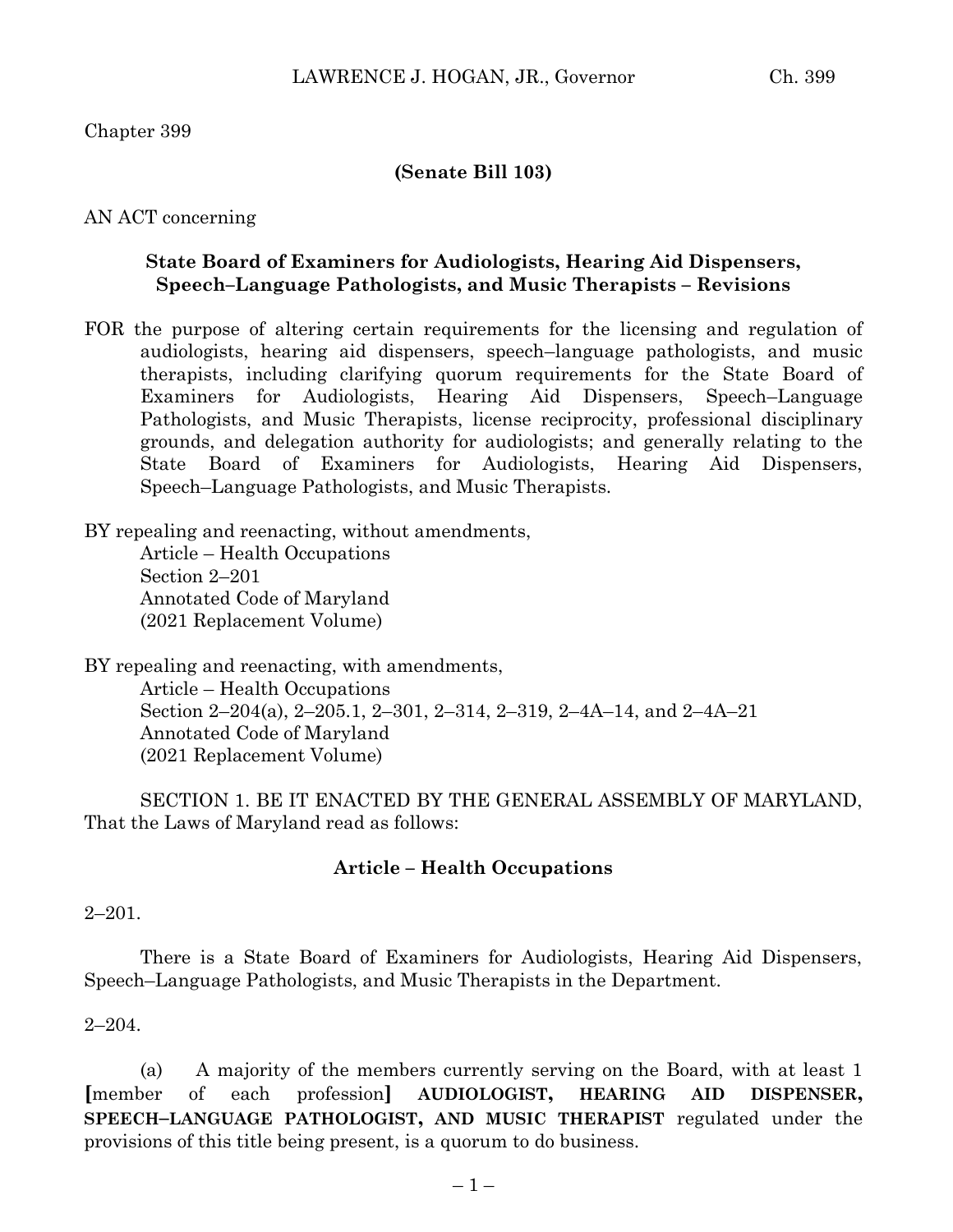$2 - 205.1$ .

(a) While investigating an allegation against a licensee under this title, the Board may require the licensee to submit to an appropriate examination by a health care provider designated by the Board if the Board has reason to believe that the licensee may cause harm to a person affected by the licensee's practice of audiology, hearing aid dispensing, **[**or**]** speech–language pathology, **OR MUSIC THERAPY,** or assistance in the practice of speech–language pathology **OR AUDIOLOGY**.

(b) In return for the privilege given to a licensee to practice audiology, hearing aid dispensing, **[**or**]** speech–language pathology, **OR MUSIC THERAPY,** or assist in the practice of speech–language pathology **OR AUDIOLOGY** in the State, the licensee is deemed to have:

(1) Consented to submit to an examination under this section, if requested by the Board in writing; and

(2) Waived any claim of privilege as to the testimony or reports of a health care provider who examines the licensee.

(c) The failure or refusal of the licensee to submit to an examination required under subsection (b) of this section is prima facie evidence of the licensee's inability to practice audiology, hearing aid dispensing, **[**or**]** speech–language pathology, **OR MUSIC THERAPY,** or assist in the practice of speech–language pathology **OR AUDIOLOGY**  competently, unless the Board finds that the failure or refusal was beyond the control of the licensee.

(d) The Board shall pay the cost of any examination made under this section.

2–301.

(a) (1) Except as otherwise provided in this title, an individual shall be licensed by the Board before the individual may practice audiology, hearing aid dispensing, **[**or**]** speech–language pathology, **OR MUSIC THERAPY,** or assist in the practice of speech–language pathology **OR AUDIOLOGY** in this State.

(2) On or after October 1, 2007, an individual hired by a Maryland local public school system, State–approved nonpublic school for handicapped children, or chartered educational institution of the State to practice speech–language pathology or assist in the practice of speech–language pathology, shall be licensed by the Board.

(b) (1) This section does not apply:

(i) To an individual employed by any agency of the federal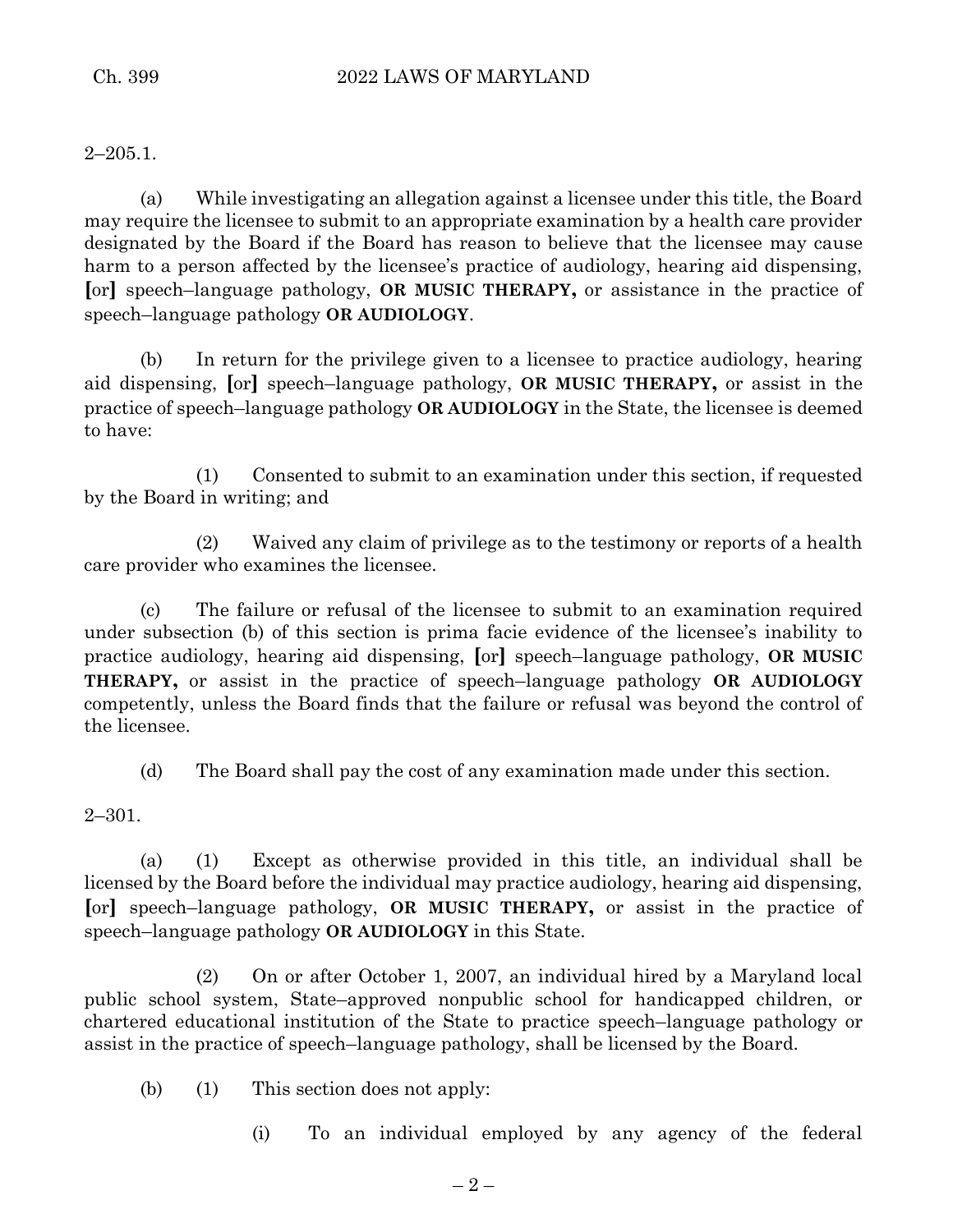government performing the duties of that employment;

(ii) To an individual continuously employed to practice audiology since June 30, 1988, by a county public school system, a State–approved nonpublic school for handicapped children, a chartered institution of the State, or the State Department of Education while performing the duties of that employment;

(iii) To an individual employed by a Maryland local public school system, State–approved nonpublic school for handicapped children, or chartered educational institution of the State or the State Department of Education to practice speech–language pathology continuously since on or before September 30, 2007, while performing the duties of that employment;

(iv) To a student or trainee in audiology or speech–language pathology while pursuing a supervised course of study at an accredited university or college or a recognized training center while the student is obtaining clinical practicum hours;

(v) To a volunteer while working in free speech and hearing screening programs; or

(vi) To an individual licensed to practice audiology or speech–language pathology in another state or a foreign country while the individual:

1. Provides a clinical demonstration at a training or an educational event in the State; or

2. Receives clinical training at a training or an educational event in the State.

(2) The Board may allow an audiologist, hearing aid dispenser, speech–language pathologist, **[**or**] MUSIC THERAPIST,** speech–language pathology assistant**, OR AUDIOLOGY ASSISTANT** licensed in another state to practice audiology, hearing aid dispensing, **[**or**]** speech–language pathology, **OR MUSIC THERAPY,** or assist in the practice of speech–language pathology **OR AUDIOLOGY** in this State without a license if the **[**audiologist, hearing aid dispenser, speech–language pathologist, or speech–language pathology assistant**] APPLICANT** has **[**a completed application for a license pending before the Board**]:**

**(I) BEEN GRANTED PRELIMINARY APPROVAL BY THE BOARD TO PRACTICE; AND**

**(II) A COMPLETED APPLICATION FOR A LICENSE PENDING BEFORE THE BOARD**.

2–314.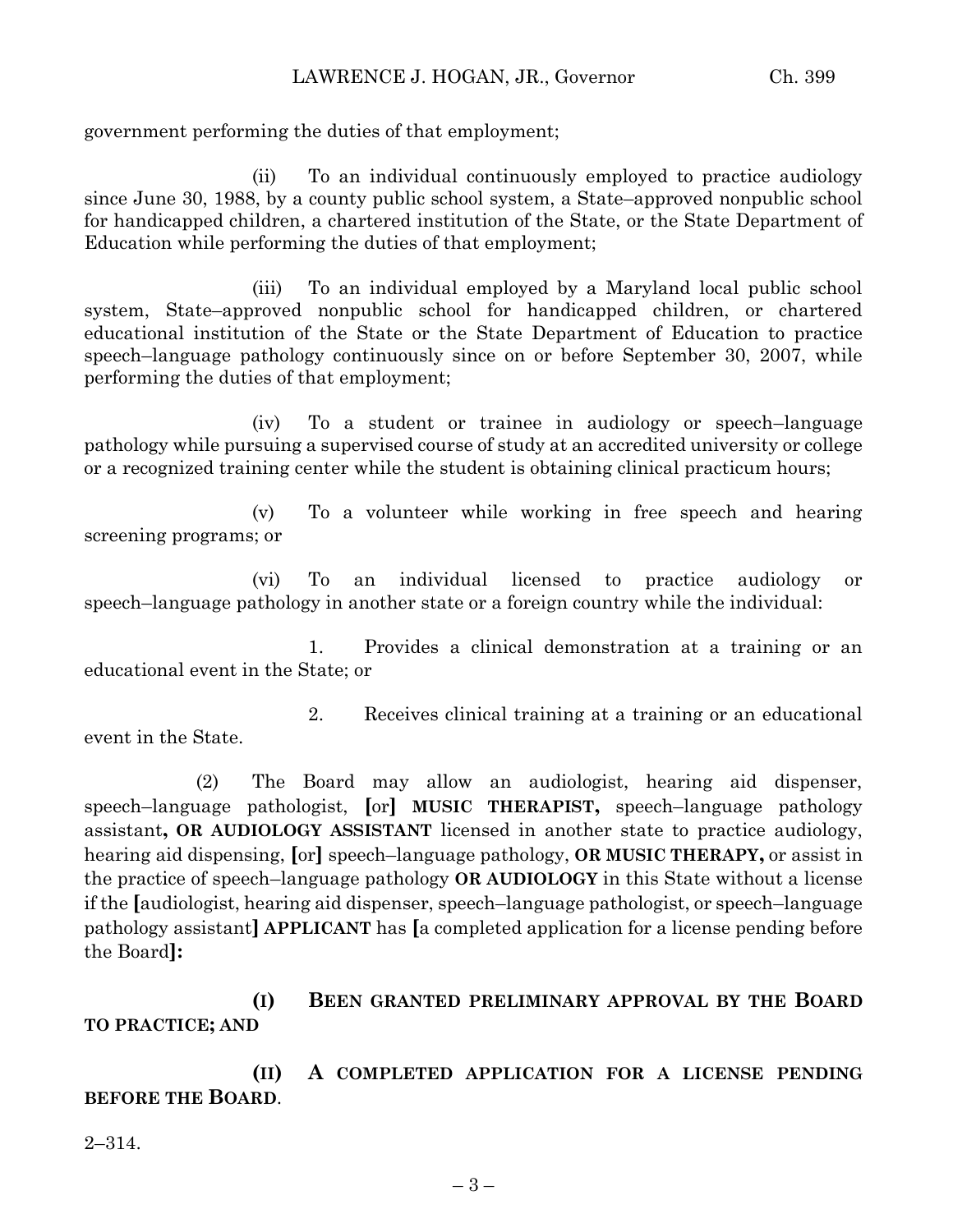Subject to the hearing provisions of  $\S$  2–315 of this subtitle, the Board may deny a license or limited license to any applicant, reprimand any licensee or holder of a limited license, place any licensee or holder of a limited license on probation, or suspend or revoke a license or limited license if the applicant, licensee, or holder:

(1) Fraudulently or deceptively obtains or attempts to obtain a license or limited license for the applicant, licensee, or holder or for another;

(2) Fraudulently or deceptively uses a license or limited license;

(3) Commits fraud or deceit in the practice of audiology, hearing aid dispensing, or speech–language pathology, or assistance of the practice of speech–language pathology **OR AUDIOLOGY**;

(4) Is convicted of or pleads guilty or nolo contendere to a felony or to a crime involving moral turpitude, whether or not any appeal or other proceeding is pending to have the conviction or plea set aside;

(5) Obtains a fee through fraud or misrepresentation;

(6) Directly or indirectly employs any unlicensed person or any person whose license or limited license has been suspended;

(7) Uses or promotes or causes the use of any misleading, deceiving, improbable, or untruthful advertising matter, promotional literature, testimonial, guarantee, warranty, label, brand, insignia, or other representation;

(8) In the practice of audiology, hearing aid dispensing, or speech–language pathology, or assistance of the practice of speech–language pathology **OR AUDIOLOGY**:

(i) Falsely represents the use or availability of services or advice of a physician; or

(ii) Misrepresents the applicant, licensee, or holder by using the word "doctor" or any similar word, abbreviation, or symbol if the use is not accurate;

(9) Permits another person to use the license of the licensee or limited license of the holder;

(10) Commits any act of unprofessional conduct in the practice of audiology, hearing aid dispensing, or speech–language pathology, or the assistance of the practice of speech–language pathology **OR AUDIOLOGY**;

(11) Violates any lawful order given or regulation adopted by the Board;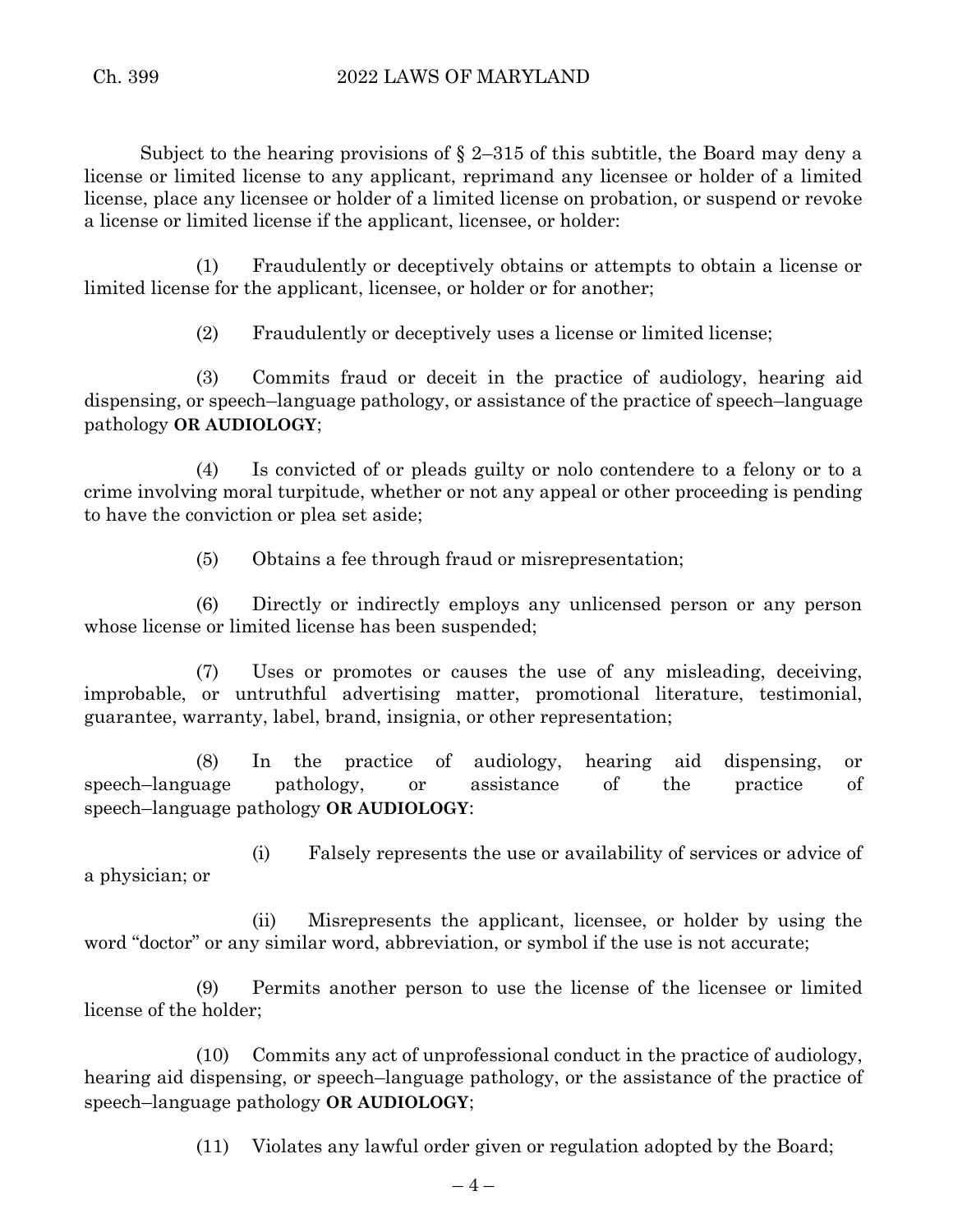- (12) Violates any provision of this title;
- (13) Provides professional services while:
	- (i) Under the influence of alcohol; or

(ii) Using any narcotic or controlled dangerous substance, as defined in § 5–101 of the Criminal Law Article, or other drug that is in excess of therapeutic amounts or without valid medical indication;

(14) Is disciplined by a licensing or disciplinary authority of any other state or country or convicted or disciplined by a court of any state or country for an act that would be grounds for disciplinary action under this section;

(15) Practices audiology, hearing aid dispensing, or speech–language pathology, or assists in the practice of speech–language pathology **OR AUDIOLOGY** with an unauthorized person or supervises or aids an unauthorized person in the practice of audiology, hearing aid dispensing, or speech–language pathology, or assistance of the practice of speech–language pathology **OR AUDIOLOGY**;

(16) Knowingly makes or files a false report or record in the practice of audiology, hearing aid dispensing, or speech–language pathology, or assistance in the practice of speech–language pathology **OR AUDIOLOGY**;

(17) Knowingly fails to file or record any report as required by law, willfully impedes or obstructs the filing or recording of the report, or induces another to fail to file or record the report;

(18) Submits a false statement to collect a fee;

(19) Is professionally, physically, or mentally incompetent;

(20) Promotes the sale of devices, appliances, or goods to a patient so as to exploit the patient for financial gain;

(21) Behaves immorally in the practice of audiology, hearing aid dispensing, or speech–language pathology, or assistance of the practice of speech–language pathology **OR AUDIOLOGY**;

(22) Refuses, withholds from, denies, or discriminates against an individual with regard to the provision of professional services for which the licensee is licensed and qualified to render because the individual is HIV positive;

(23) Pays or agrees to pay any sum to any person for bringing or referring a patient;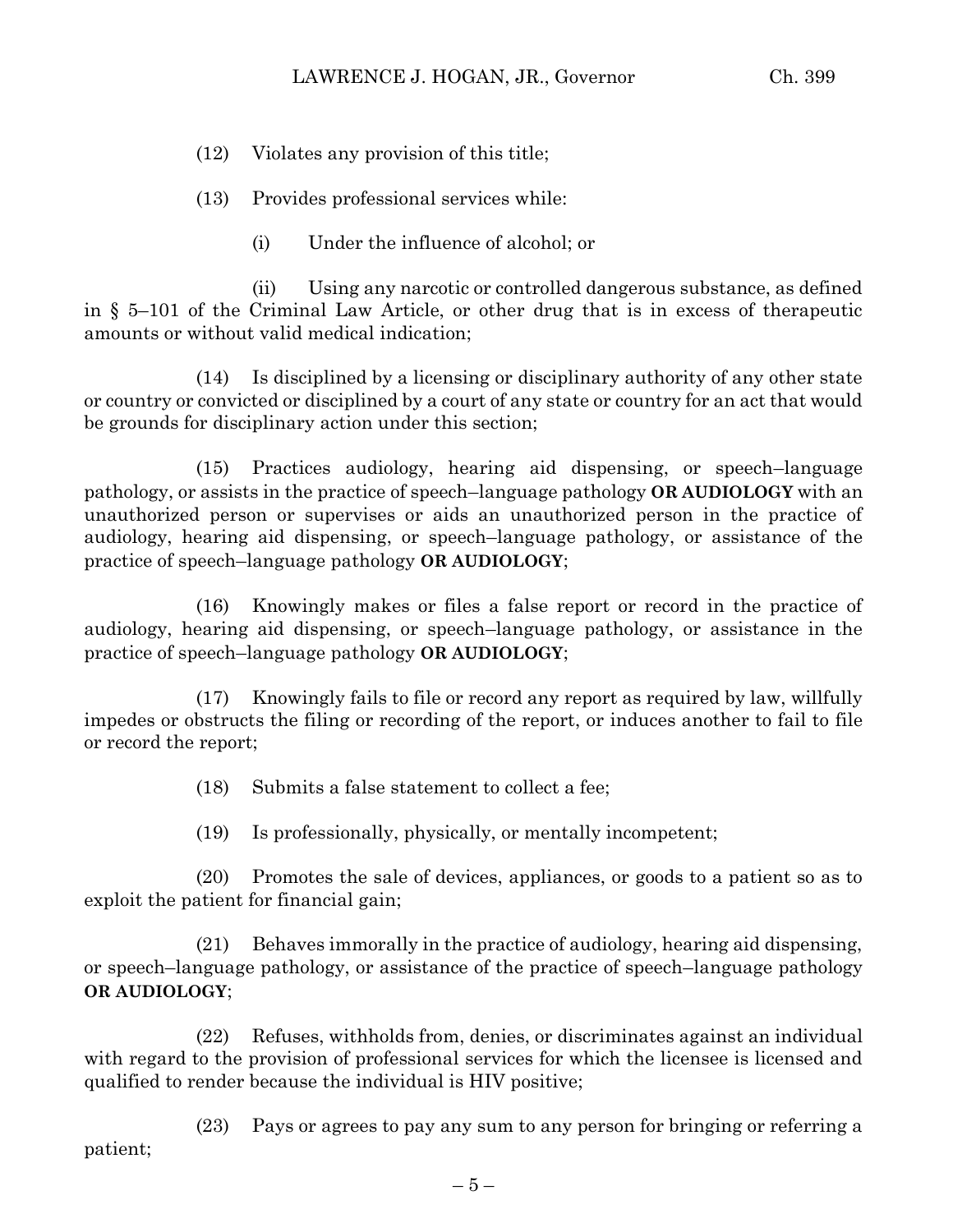(24) Fails to submit to a criminal history records check in accordance with  $\S$ 2–303.1 of this subtitle; or

(25) Supervises or aids an unauthorized individual in the assistance of audiology.

2–319.

(a) **(1)** A licensed speech–language pathologist may delegate duties to an assistant within the scope of practice and supervision guidelines in the regulations adopted under **[**subsection (b) of this section**] PARAGRAPH (2) OF THIS SUBSECTION**.

**[**(b)**] (2)** The Board shall adopt regulations to establish qualifications and scope of practice for the position of a speech–language pathology assistant and the requirements for the supervision of a speech–language pathology assistant by a supervisor of a speech–language pathology assistant.

**(B) (1) A LICENSED AUDIOLOGIST MAY DELEGATE DUTIES TO AN ASSISTANT WITHIN THE SCOPE OF PRACTICE AND SUPERVISION GUIDELINES IN THE REGULATIONS ADOPTED UNDER PARAGRAPH (2) OF THIS SUBSECTION.**

**(2) THE BOARD SHALL ADOPT REGULATIONS TO ESTABLISH QUALIFICATIONS AND SCOPE OF PRACTICE FOR THE POSITION OF AN AUDIOLOGY ASSISTANT AND THE REQUIREMENTS FOR THE SUPERVISION OF AN AUDIOLOGY ASSISTANT BY A SUPERVISOR OF AN AUDIOLOGY ASSISTANT.**

 $2 - 4A - 14$ .

Subject to the hearing provisions of  $\S$  2–4A–16 of this subtitle, the Board, on the affirmative vote of a majority of its members then serving, may deny a license to an applicant, reprimand a licensee, place a licensee on probation, or suspend or revoke the license of a licensee if the applicant or licensee:

(1) Fraudulently or deceptively obtains or attempts to obtain a license for the applicant or licensee or for another;

(2) Fraudulently or deceptively uses a license;

(3) Is convicted of or pleads guilty or nolo contendere to a felony or a crime involving moral turpitude, whether or not an appeal or other proceeding is pending to have the conviction or plea set aside;

(4) Aids or abets an unauthorized person in practicing music therapy or self–representing as a music therapist;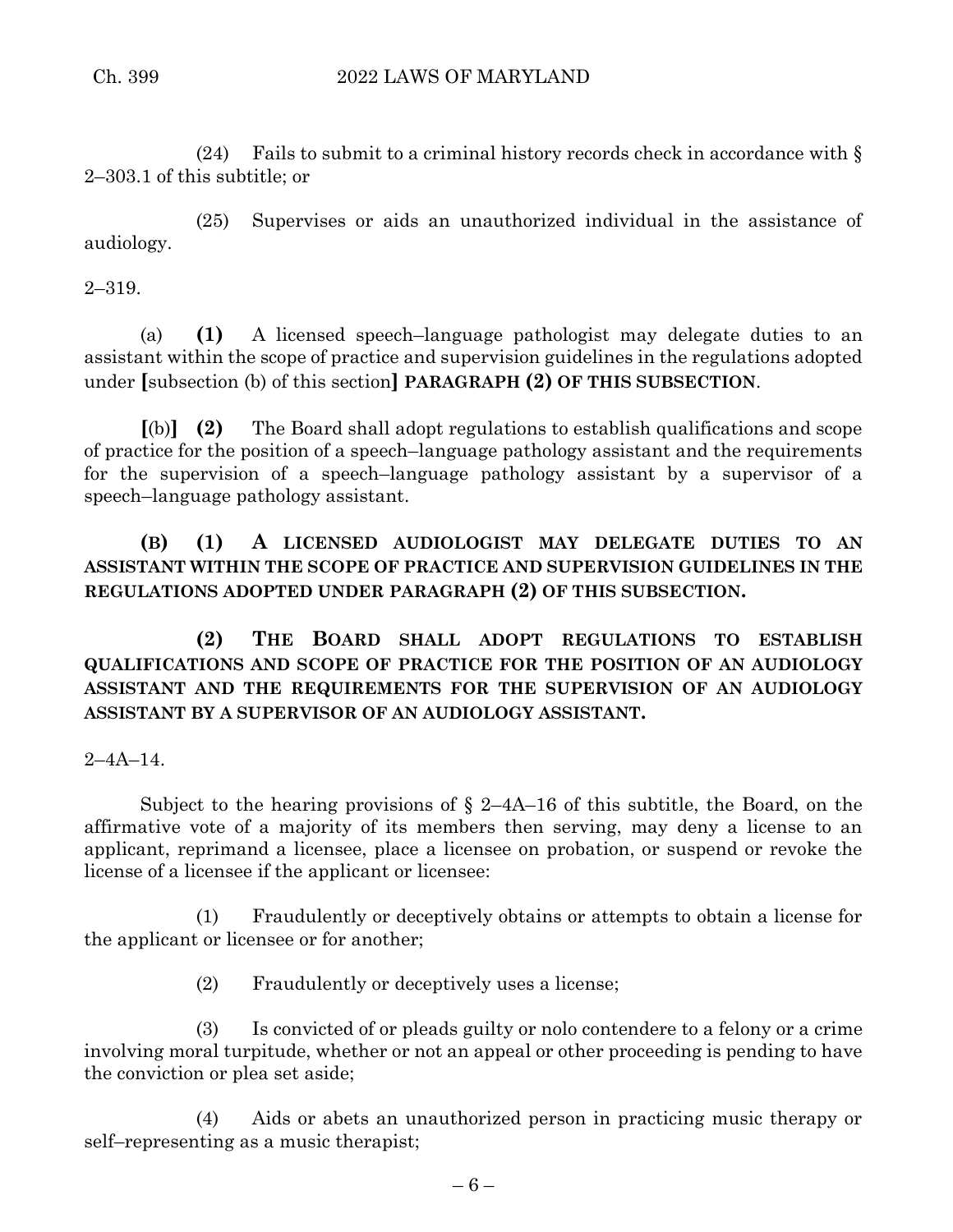(5) Practices music therapy fraudulently or deceitfully;

(6) Violates the code of ethics adopted by the Board under  $\S 2-4A-03(2)$  of this subtitle;

(7) Willfully fails to file or record any report as required under law, willfully impedes or obstructs the filing or recording of a report, or induces another to fail to file or record a report;

(8) Submits a false statement to collect a fee;

(9) Willfully makes or files a false report or record in the practice of music therapy;

(10) Is disciplined by a licensing or disciplinary authority of any state or country, convicted or disciplined by a court of any state or country, or disciplined by any branch of the United States uniformed services or the United States Department of Veterans Affairs for an act that would be grounds for disciplinary action under this section;

(11) Violates any provision of this subtitle or any regulation adopted by the Board;

(12) Uses or promotes or causes the use or promotion of any misleading, deceiving, or untruthful advertising matter, promotional literature, or testimonial;

(13) Is professionally, physically, or mentally incompetent;

(14) Promotes the sale of devices, appliances, or goods to a patient so as to exploit the patient for financial gain;

(15) Behaves immorally in the practice of music therapy;

(16) Commits an act of unprofessional conduct in the practice of music therapy;

(17) Refuses, withholds from, denies, or discriminates against an individual with regard to the provision of professional services for which the licensee is licensed and qualified to render because the individual is HIV positive;

(18) Fails to cooperate with a lawful investigation conducted by the Board;

(19) Commits an act that is inconsistent with generally accepted professional standards in the practice of music therapy;

(20) Fails to submit to a criminal history records check in accordance with §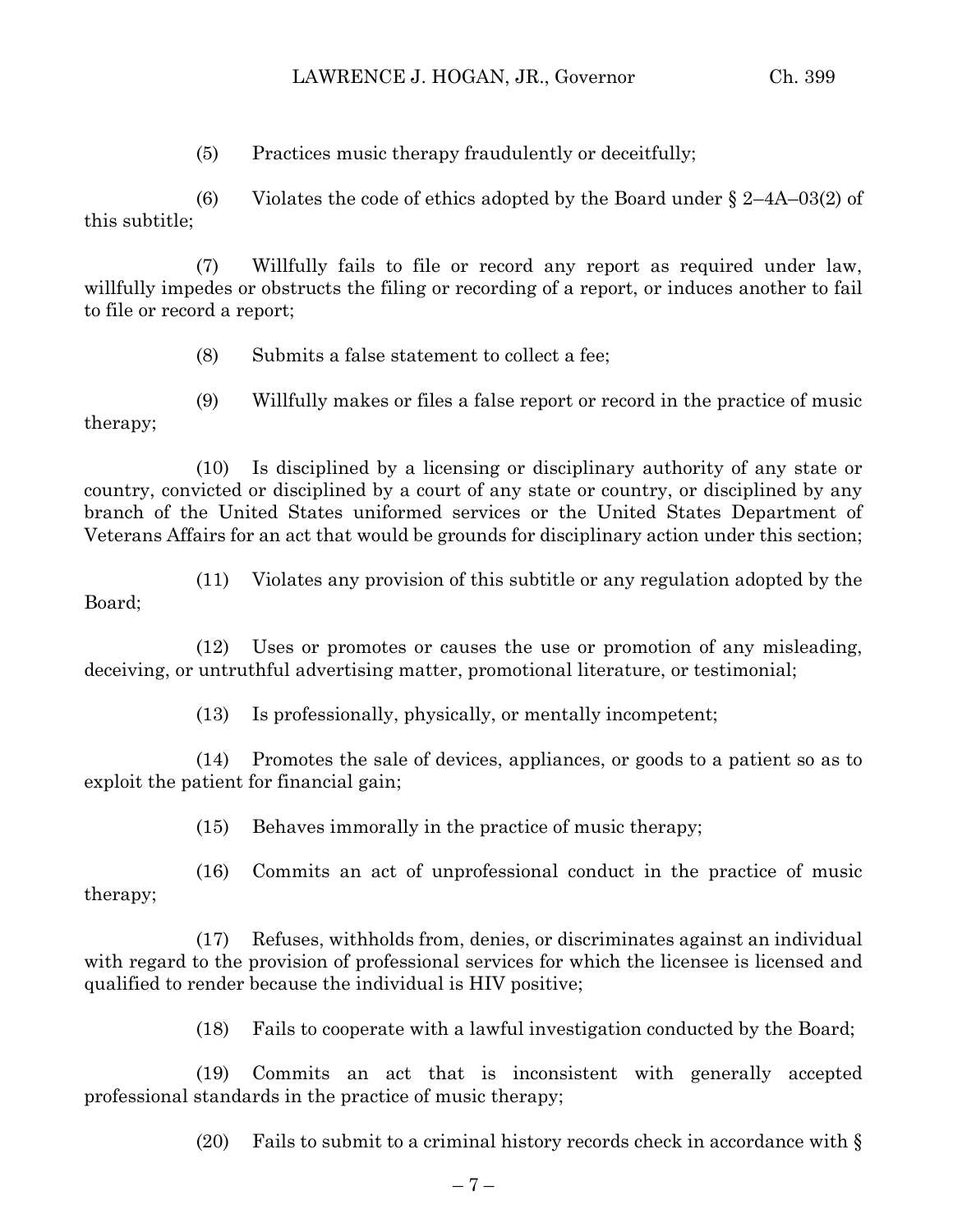2–303.1 of this title;

(21) Habitually is intoxicated;

(22) Provides professional services while under the influence of alcohol or while using any narcotic or controlled dangerous substance, as defined in § 5–101 of the Criminal Law Article, or other drug that is in excess of therapeutic amounts or without valid medical indication; **[**or**]**

(23) Knowingly fails to report suspected child abuse in violation of § 5–704 of the Family Law Article**;**

**(24) IN THE PRACTICE OF MUSIC THERAPY:**

**(I) FALSELY REPRESENTS THE USE OR AVAILABILITY OF SERVICES OR ADVICE OF A PHYSICIAN; OR**

**(II) MISREPRESENTS THE APPLICANT, LICENSEE, OR HOLDER BY USING THE WORD "DOCTOR" OR ANY SIMILAR WORD, ABBREVIATION, OR SYMBOL IF THE USE IS NOT ACCURATE; OR**

**(25) PRACTICES MUSIC THERAPY WITH AN UNAUTHORIZED PERSON OR SUPERVISES OR AIDS AN UNAUTHORIZED PERSON IN THE PRACTICE OF MUSIC THERAPY**.

 $2 - 4A - 21$ .

(a) In this section, "music therapist rehabilitation **[**subcommittee"**] COMMITTEE"** means a **[**subcommittee**] COMMITTEE** of the Board that:

- (1) Is recognized by the Board;
- (2) Includes music therapists; and

(3) Evaluates and provides assistance to any music therapist in need of treatment and rehabilitation for alcoholism, drug abuse, chemical dependency, or other physical, emotional, or mental condition.

(b) The music therapist rehabilitation **[**subcommittee**] COMMITTEE** may function:

(1) Solely for the Board; or

(2) Jointly with a rehabilitation committee representing another board or boards.